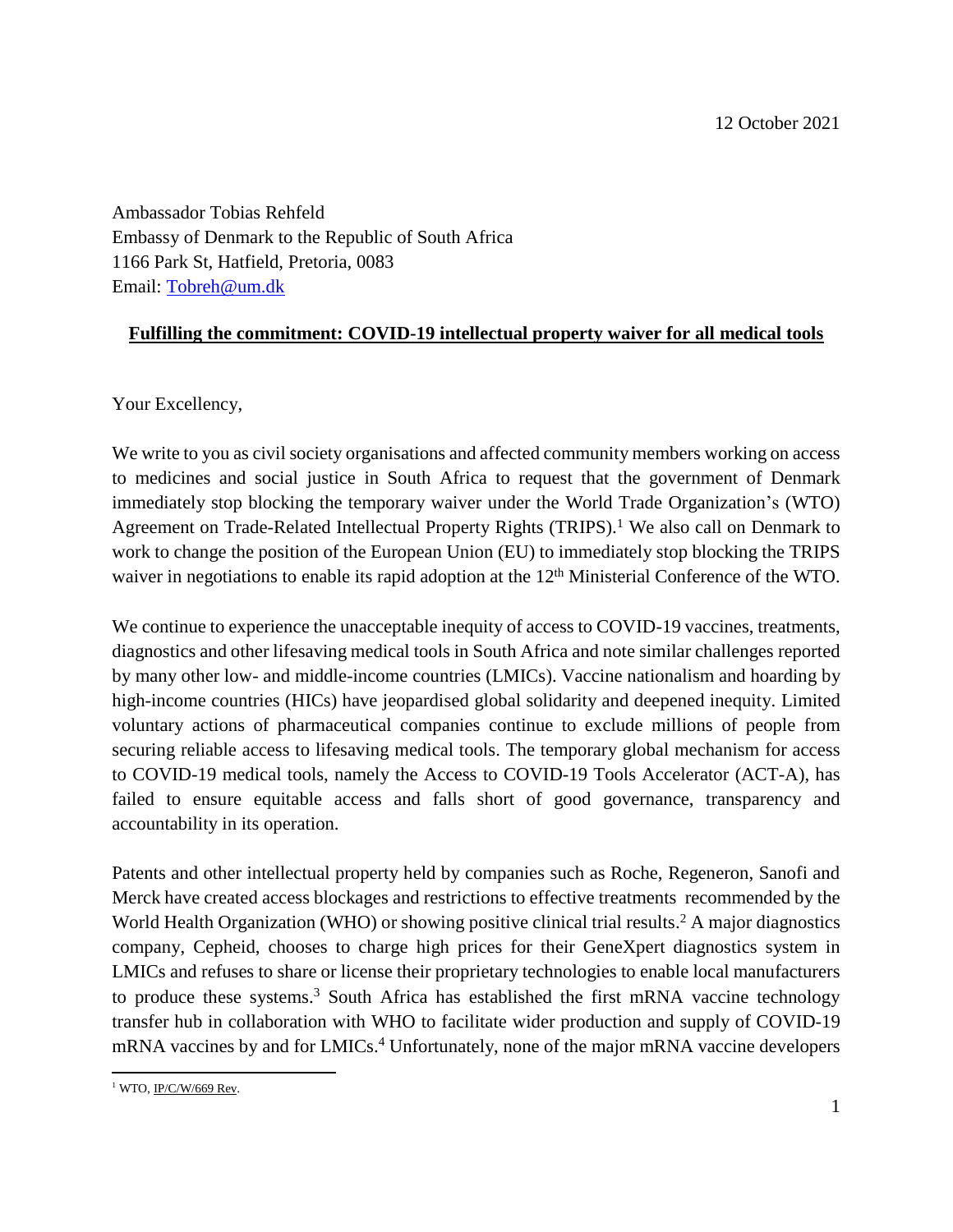have joined this initiative, and patents on mRNA vaccines secured by these developers are hindering prospective local production. Moderna has not applied for registration to supply its vaccine in South Africa but has already obtained South African patents related to the vaccine.

People in LMICs have contributed to breakthroughs in biomedical science during this pandemic. In addition to South Africa's supportive public policies and funding, thousands of South Africans have supported and participated in critical clinical trials leading to eventual medical innovations that can save lives around the world. However, these contributions have not ensured equitable and reliable access to the resulting COVID-19 medical tools. Instead we are forced to rely on HIC donations and major companies' minimal and delayed deliveries. Our right to produce and supply these urgently needed medical tools is denied. This is injustice. We demand change, not charity. We call on Danish government to join waiver-supporting countries to make the TRIPS waiver a reality, enabling greater self-reliance for South Africa and other LMICs.

We are deeply concerned that the EU is the main blockage in TRIPS waiver negotiations. This blockage continues despite an increasing number of individual EU member states expressing support for the waiver and a clear demand from the European Parliament for the EU to stop blocking the waiver negotiation.<sup>2,3</sup> Instead of engaging in text negotiations on the waiver, the EU has submitted a counterproposal that offers nothing new to help address the present pandemic challenges.<sup>4</sup> We do not understand how the EU can present such an unproductive counterproposal in the midst of a global pandemic. Nor do we understand why EU member states do not distance themselves from this approach. The EU's blockage comes in addition to actions by the EU that have contributed to deepening COVID-19 vaccine inequity. The EU has hoarded excess vaccines, denied responsibility to request that corporations share technologies, and continues to ignore the evidence of the need for a waiver to overcome the limitations of existing intellectual property rules. <sup>5</sup> We ask Denmark as a major EU member state that continues to oppose the waiver proposal to change its position, joining other waiver-supporting EU members and working to change the EU position at the WTO.

The waiver negotiation has been delayed for over a year while the pandemic continues to affect millions of people, with more concerning variants of the virus putting even greater strain on already overburdened public health systems. The world is watching now as the WTO Ministerial Conference is fast approaching. The waiver should be adopted with coverage for all lifesaving

 $\frac{3}{3}$  European Parliament resolution of 10 June 2021 on meeting the global COVID-19 challenge: effects of the waiver of the WTO TRIPS Agreement on COVID-19 vaccines, treatment, equipment and increasing production and manufacturing capacity in developing countries (2021/2692(RSP)). 2021. Available from: [https://www.europarl.europa.eu/doceo/document/TA-9-2021-0283\\_EN.html](https://www.europarl.europa.eu/doceo/document/TA-9-2021-0283_EN.html)

<sup>4</sup> MSF. MSF analysis of EU communications to TRIPS Council on COVID-19 IP waiver proposal. 2021. Available from: <https://msfaccess.org/msf-analysis-eu-communications-trips-council-covid-19-ip-waiver-proposal>

<sup>5</sup> MSF. Briefing note: EU's hollow promises of global COVID-19 vaccine equity. 2021. Available from:

 $\overline{\phantom{a}}$ 

[https://msfaccess.org/sites/default/files/2021-09/COVID19\\_BriefingNote\\_EU\\_hollow\\_promises\\_ENG\\_15.9.2021.PDF](https://msfaccess.org/sites/default/files/2021-09/COVID19_BriefingNote_EU_hollow_promises_ENG_15.9.2021.PDF)

<sup>2</sup> Cue C. Sánchez promete donar 30 millones de vacunas y defiende el multilateralismo en un ambiente de tensión internacional en la ONU. El Pais. 2021 Sep 22. Available from[: https://elpais.com/espana/2021-09-23/sanchez-promete-donar-30-millones-de-vacunas-y-defiende-el](https://elpais.com/espana/2021-09-23/sanchez-promete-donar-30-millones-de-vacunas-y-defiende-el-multilateralismo-en-un-ambiente-de-tension-internacional-en-la-onu.html)[multilateralismo-en-un-ambiente-de-tension-internacional-en-la-onu.html](https://elpais.com/espana/2021-09-23/sanchez-promete-donar-30-millones-de-vacunas-y-defiende-el-multilateralismo-en-un-ambiente-de-tension-internacional-en-la-onu.html)